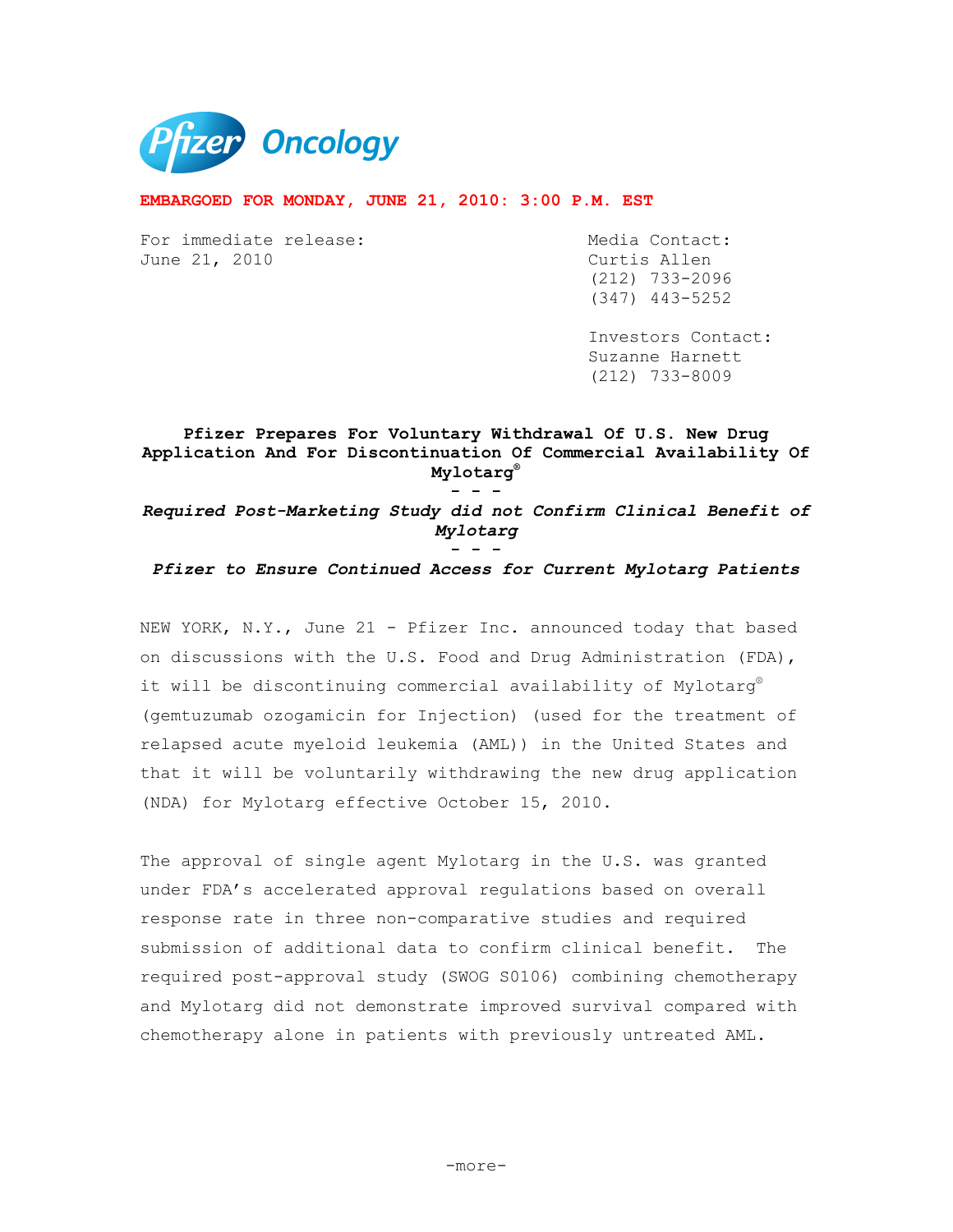Additionally, among all patients evaluable for early toxicity the fatal induction toxicity rate was significantly higher in subjects given the combination of standard induction chemotherapy and Mylotarg than in those treated with chemotherapy alone. After extensive discussions with the FDA, Pfizer has decided to withdraw the NDA effective October 15, 2010.

"We are disappointed that the study did not confirm the clinical benefit of Mylotarg. Our primary concern is for patients who suffer from AML, which remains a very serious and difficult-totreat disease with limited treatment options. We advise patients to contact their physicians for further information," said Dr. Mace Rothenberg, senior vice president of clinical development and medical affairs for Pfizer Oncology Business Unit.

Patients who are currently taking Mylotarg and those patients who have been prescribed Mylotarg may continue their course of therapy, in consultation with their physicians. However, Pfizer recommends that no new patients in the U.S. be prescribed Mylotarg. Future use of Mylotarg for new patients in the U.S. will require physician submission of an Investigational New Drug (IND) application to the FDA.

The Company is also working with Health Authorities outside the U.S. and will keep patients, regulatory authorities, investigators and clinicians informed about FDA actions and appropriate next steps for Mylotarg.

For further information please contact Pfizer Medical Information at 1-800-438-1985 or at www.pfizer.com.

Mylotarg® (gemtuzumab ozogamicin for Injection) was approved in the U.S. as a single agent for patients with CD33 positive AML in first relapse who are 60 years of age or older and who are not considered candidates for other cytotoxic chemotherapy. Patients

 $-2-$ 

-more-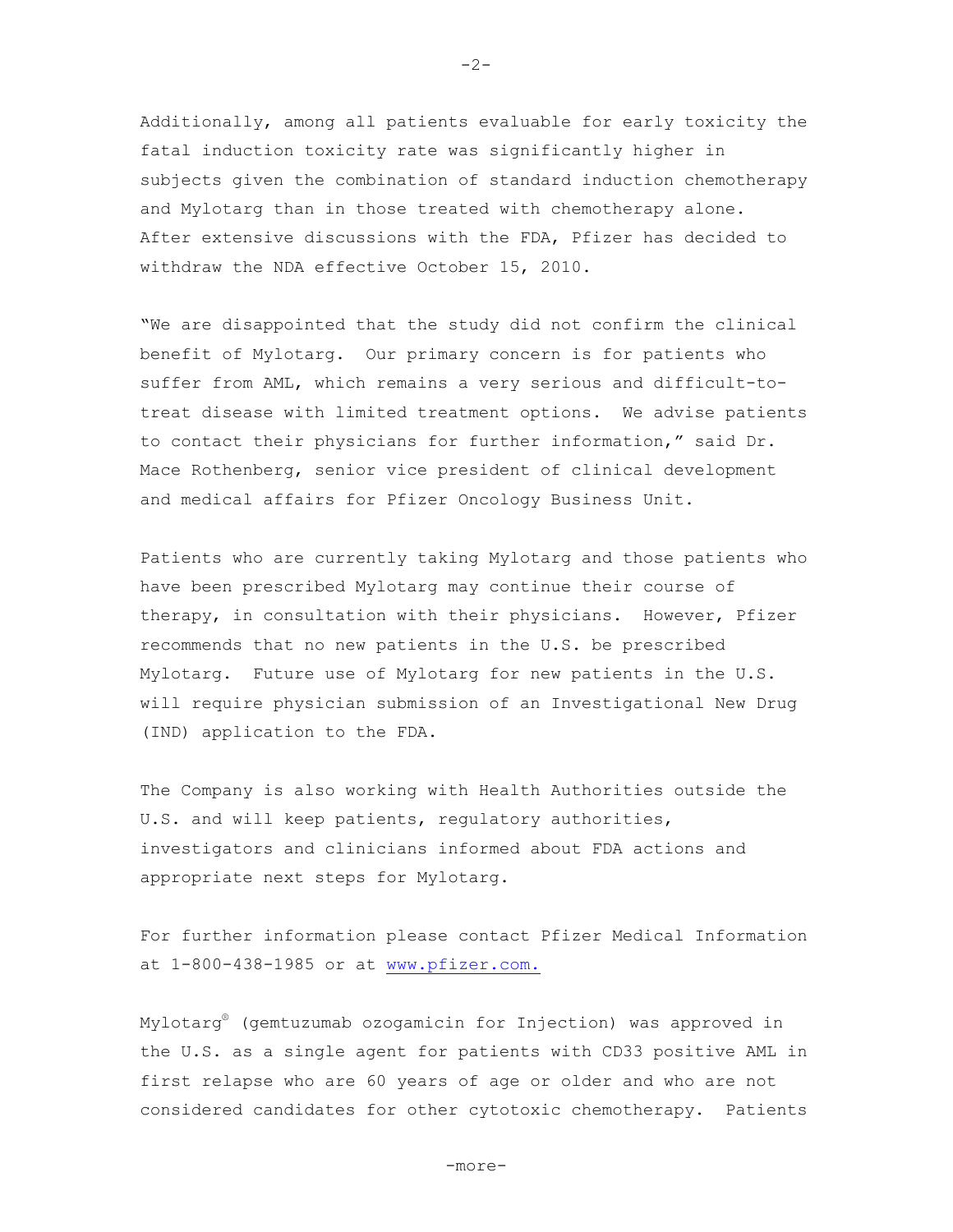treated with Mylotarg receive one course of treatment that consists of two doses typically given 14 days apart.

AML is a relatively uncommon disease that affects approximately 13,000 new patients annually in the U.S. It is estimated that less than 2,500 patients receive Mylotarg annually in the U.S.

#### **SWOG S0106 Post Approval Study**

With the agreement of FDA, a Phase 3 randomized, comparative controlled trial (SWOG S0106) using Mylotarg in combination with other chemotherapeutic agents (daunorubicin and cytosine arabinoside) versus chemotherapy alone in first-line AML patients under the age of 61 was conducted to confirm clinical benefit for Mylotarg. A total of 627 patients were enrolled in this study. Although SWOG S0106 did not confirm the clinical benefit, the results do not directly impact the risk/benefit profile of Mylotarg in its approved indication as a single agent.

Additionally, among all patients evaluable for early toxicity, the fatal induction toxicity rate was significantly higher in the daunorubicin and cytosine arabinoside + Mylotarg arm compared to the daunorubicin and cytosine arabinoside arm (16/283=5.7% vs.  $4/281=1.4%$ ,  $P=0.01$ ).

# **About Mylotarg® (gemtuzumab ozogamicin for Injection)**

Important safety information:

Mylotarg should be administered under the supervision of physicians experienced in the treatment of acute leukemia and in facilities equipped to monitor and treat leukemia patients.

There are no controlled trials demonstrating efficacy and safety using Mylotarg in combination with other chemotherapeutic agents. Therefore, Mylotarg should only be used as a single agent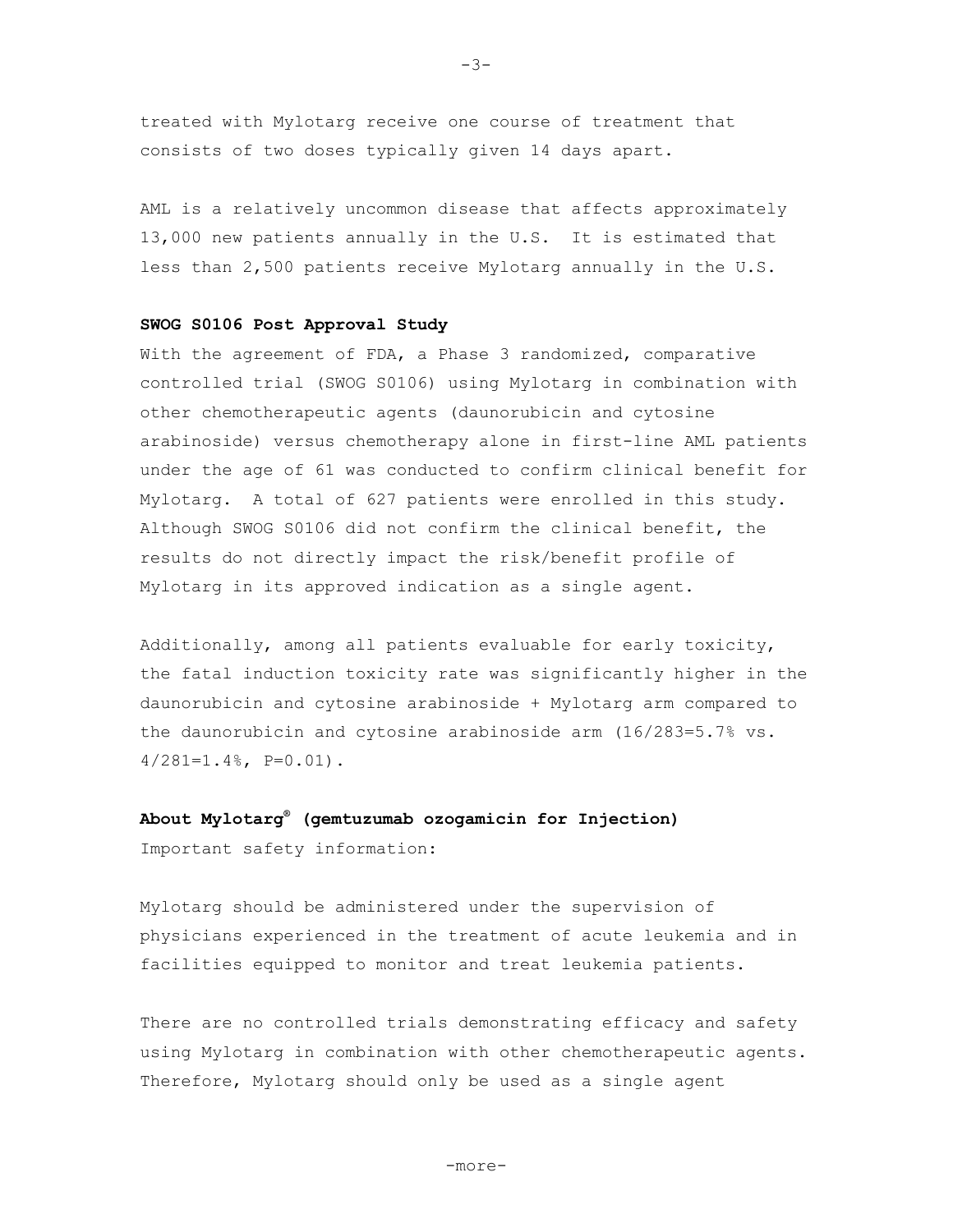chemotherapy and not in combination chemotherapy regimens outside clinical trials. Severe myelosuppression occurs when Mylotarg is used at recommended doses.

Mylotarg administration can result in severe hypersensitivity reactions (including anaphylaxis), and other infusion-related reactions which may include severe pulmonary events. Infrequently, hypersensitivity reactions and pulmonary events have been fatal. In most cases, infusion-related symptoms occurred during the infusion or within 24 hours of administration of Mylotarg and resolved.

Mylotarg infusion should be interrupted for patients experiencing dyspnea or clinically significant hypotension. Patients should be monitored until signs and symptoms completely resolve. Discontinuation of Mylotarg (gemtuzumab ozogamicin for Injection) treatment should be strongly considered for patients who develop anaphylaxis, pulmonary edema, or acute respiratory distress syndrome. Since patients with high peripheral blast counts may be at greater risk for pulmonary events and tumor lysis syndrome, physicians should consider leukoreduction with hydroxyurea or leukapheresis to reduce the peripheral white count to below 30,000 per microliter prior to administration of Mylotarg.

Hepatotoxicity, including severe hepatic veno-occlusive disease (VOD), has been reported in association with the use of Mylotarg as a single agent, as part of a combination chemotherapy regimen, and in patients without a history of liver disease or hematopoietic stem-cell transplant (HSCT). (See WARNINGS and ADVERSE REACTIONS sections of the full Information.) Patients who receive Mylotarg either before or after HSCT, patients with underlying hepatic disease or abnormal liver function, and patients receiving Mylotarg in combinations with other chemotherapy may be at increased risk for developing severe VOD.

 $-4-$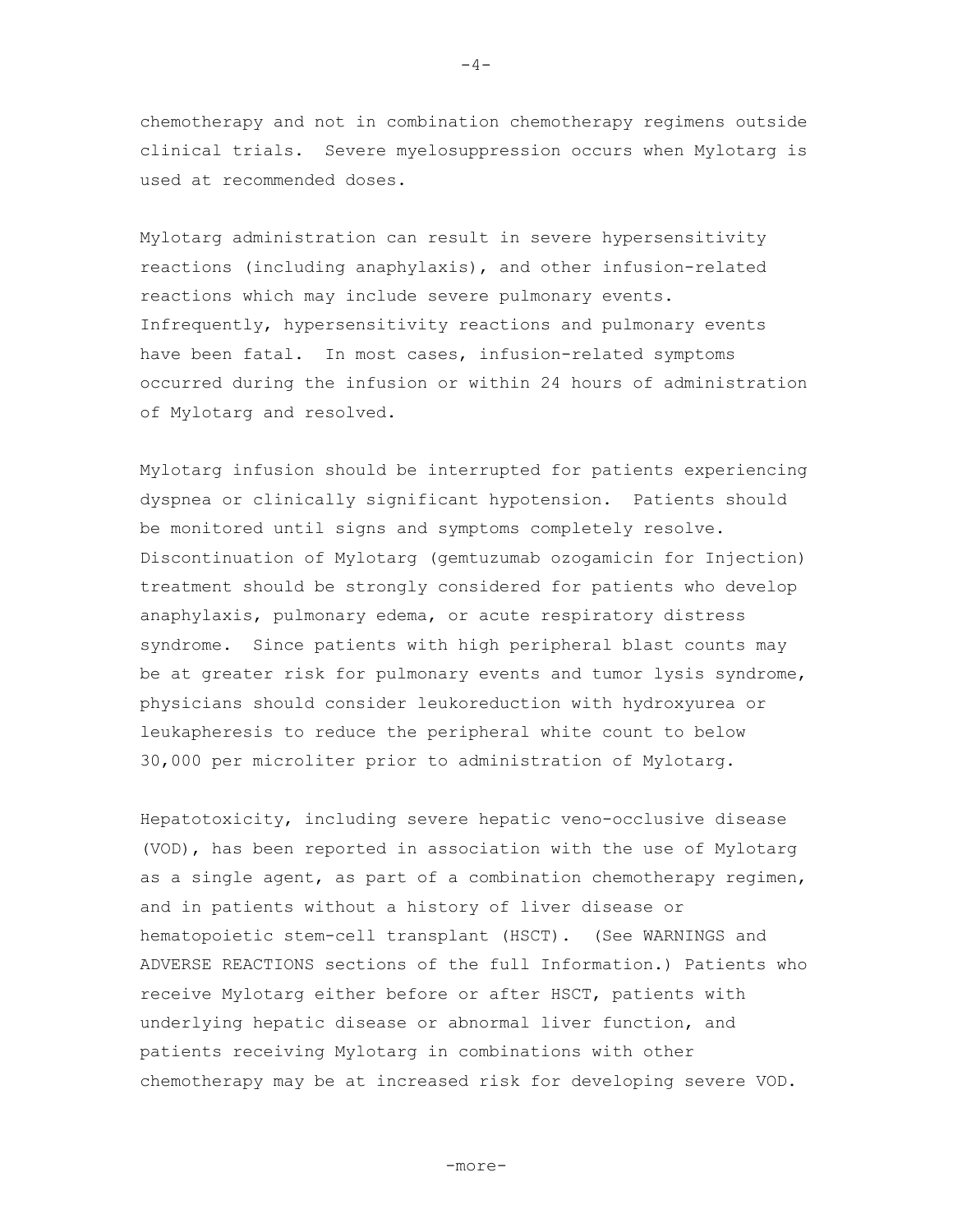Death from liver failure and from VOD has been reported in patients who receive Mylotarg (gemtuzumab ozogamicin for Injection). Physicians should monitor their patients carefully for symptoms of hepatotoxicity, particularly VOD. These symptoms can include: rapid weight gain, right upper quadrant pain, hepatomegaly, ascites, elevations in bilirubin and/or liver enzymes. However, careful monitoring may not identify all patients at risk or prevent the complications of hepatotoxicity.

Mylotarg may cause fetal harm when administered to a pregnant woman. The reported rates of Grades 3 and 4 thrombocytopenia, neutropenia, anemia, and bleeding were 99%, 98%, 47%, and 15%, respectively. Twenty-eight percent of patients experienced severe infections, including sepsis (16%) and pneumonia (7%). The most common adverse events were fever  $(85%)$ , chills  $(73%)$ , nausea (70%), vomiting (63%), asthenia (44%), diarrhea (38%), abdominal pain (37%), headache (35%), stomatitis (32%), dyspnea (32%), epistaxis (31%), hypokalemia (31%), anorexia (29%), sepsis (25%), constipation (25%), local reaction (25%), nonspecific rash (22%), herpes simplex (22%), and neutropenic fever (21%).

Mylotarg can produce a postinfusion symptom complex of fever and chills and less commonly hypotension and dyspnea during the first 24 hours after administration. Patients should receive diphenhydramine 50 mg po and acetaminophen 650-1000 mg po one hour before Mylotarg (gemtuzumab ozogamicin for Injection) administration. Two additional doses of acetaminophen 650-1000 mg po every four hours may be given. Vital signs should be monitored during infusion and for four hours following infusion.

Please see full prescribing information at: http://www.wyeth.com/content/showlabeling.asp?id=119.

 $-5-$